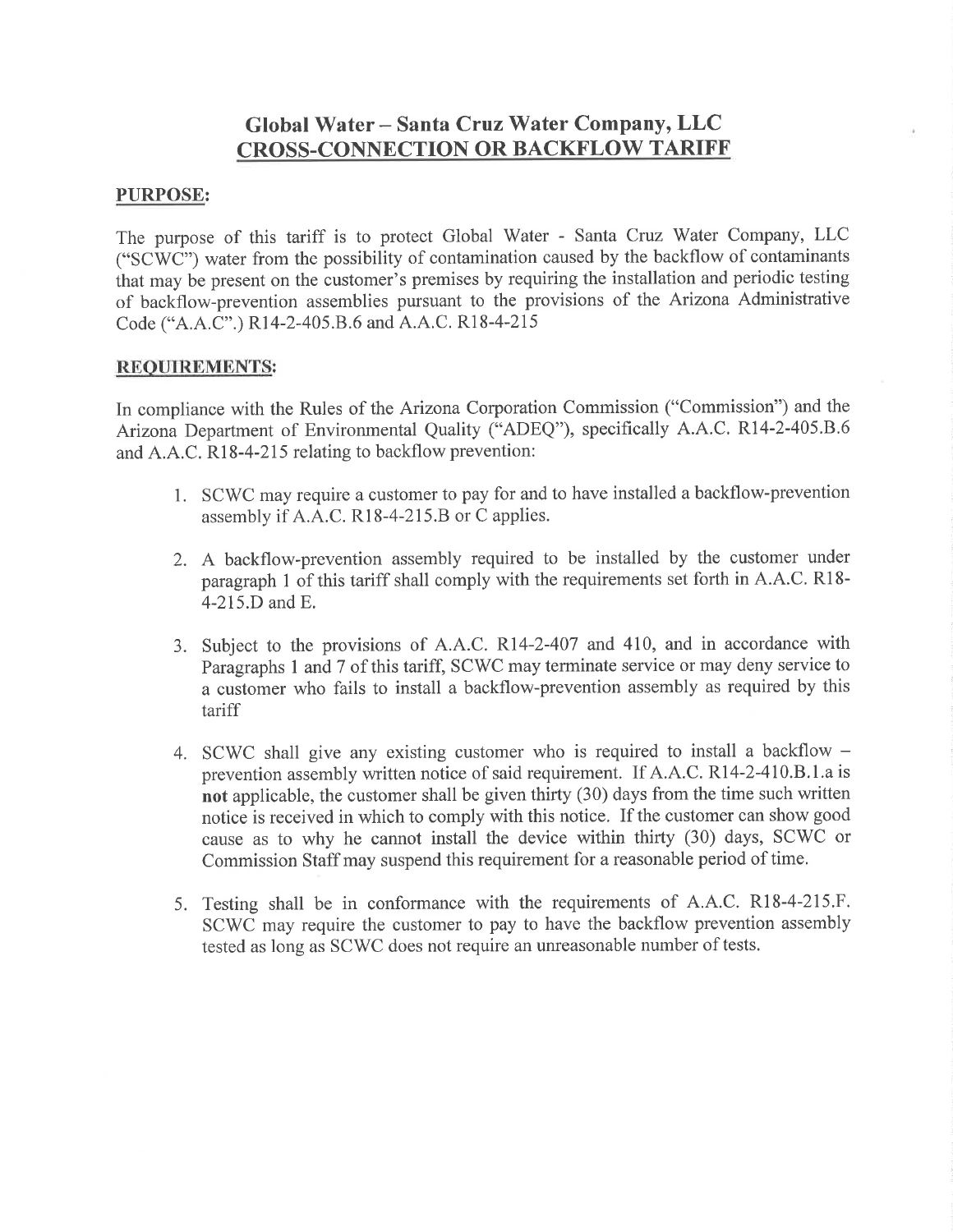- 6. The customer shall provide SCWC with records of installation and testing. For each backflow-prevention assembly, these records shall include:
	- a. assembly identification and description;
	- b. location;
	- c. date(s) of test(s):
	- d. description of repairs and recommendations for repairs made by tester; and
	- e. the tester's name and certificate number.
- 7. In the event the backflow-prevention assembly does not function properly or fails any test, and an obvious hazard as contemplated under A.A.C. R14-2-410.B.1.a. exists, SCWC may terminate service immediately and without notice. The backflow SCWC may terminate service immediately and without notice. prevention assembly shall be repaired or replaced by the customer and retested.
- 8. In the event the backflow-prevention assembly does not function properly or fails any test, or in the event that a customer fails to comply with the testing requirement, and A.A.C. R14-2-410.8.1.a. is not applicable, the backflow-prevention assembly shall be repaired or replaced within fourteen (14) days of the initial discovery of the deficiency in the assembly or its function. Failure to remedy the deficiency or dysfunction of the assembly, or failure to retest, shall be grounds for termination of water service in accordance with A.A.C. RI4-2-4I0.

#### ADDITIONAL INFORMATION: (supplement to the above tariff)

Specific details regarding the SCWC Cross Connection/Backflow Prevention Program are outlined in the following pages.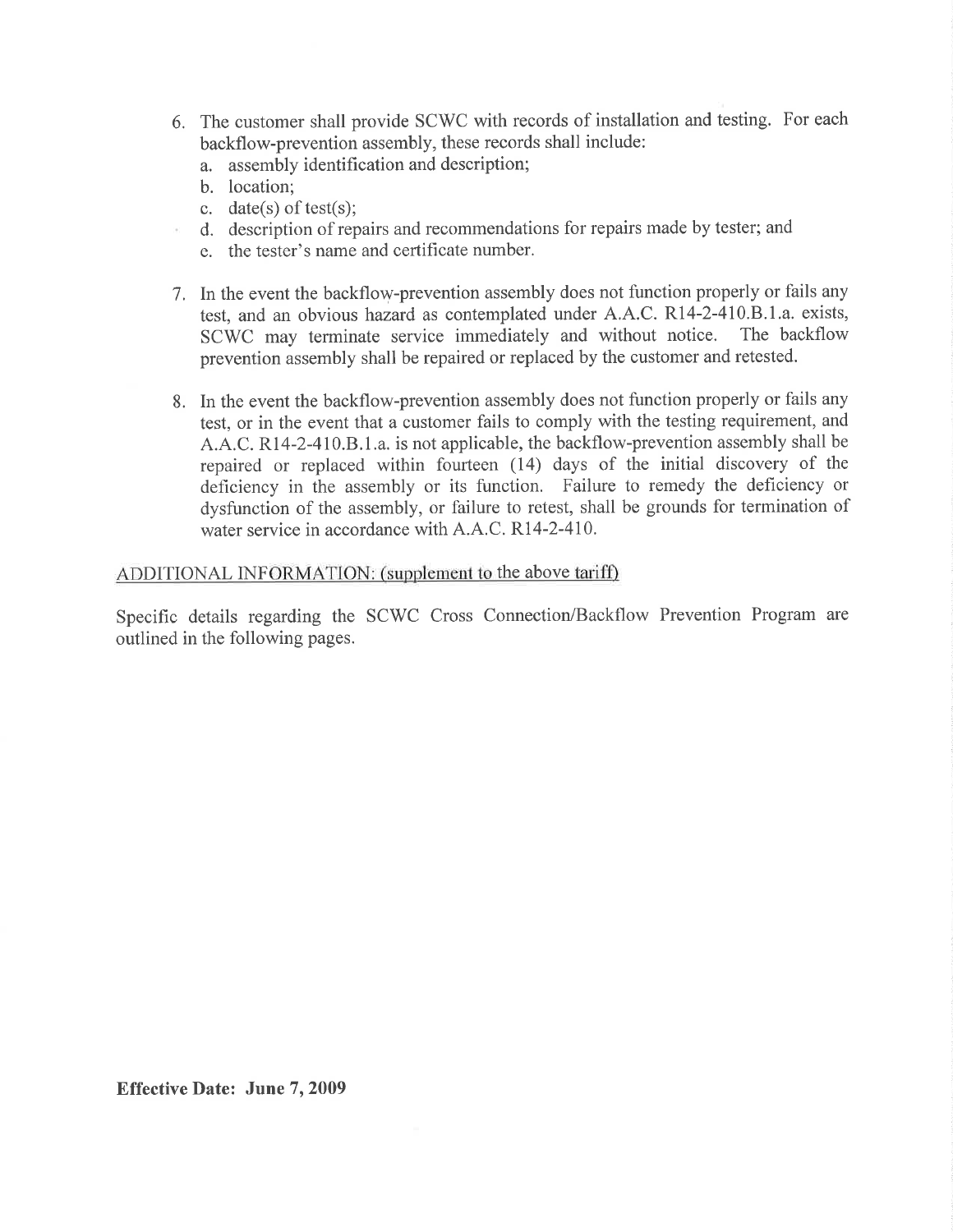# Global Water - Santa Cruz Water Company, LLC

# **PWS AZ04-11-131**

# **Cross-Connection/Back Flow Prevention Program**

## Rationale

In accordance with Arizona Administrative Code R18-04-115, a public water system shall protect its system from contamination caused by backflow through unprotected crossconnections by requiring the installation and periodic testing of backflow prevention assemblies. AAC R14-2-405.8.6 requires that any customer's lines be installed so as to prevent crossconnection or backflow.

Global Water - Santa Cruz Water Company, LLC ("SCWC") requires backflow prevention assemblies to be installed and/or retrofitted at the service connection of those establishments where there exists a possibility of contamination caused by backflow through unprotected crossconnections which are not specifically exempted by the subject rule.

In all cases, the need for and the type of backflow prevention assembly will be specified by SCWC, and will be located on the customer's side of the service connection. The approved backflow prevention device will be installed, owned, tested and maintained by the customer. The minimum level of backflow protection that is provided to protect a public water system shall be the level recommended in:

Section 7.2 of the Manual of Cross-Connection Control Ninth Edition, USC-FCCCHR KAP-200 University Park MC-2531 Los Angeles, California 90089-253 I December 1993 (and no future editions or amendments)

The type of backflow-protection assembly ("BPA") installed will be determined by the relative hazards posed by each customer account in its category. Inspecting and testing of installed BPA's must be conducted by a certified backflow tester who shall submit a written report to SCWC. All BPA's will be subjected to annual testing to be performed by a certified backflow tester.

#### Procedure for Existing Customers

All customer accounts will be reviewed by customer listing as well as on site surveys as needed, and placed into one of five categories.

Category # 1 Animal clinics, car washes, laundries, pest control, some restaurants, etc BPA required: Reduced Pressure Backflow Assembly

Category # 2 Restaurants, schools, medical/dental offices, retail establishments BPA required: Reduced Pressure Backflow Assembly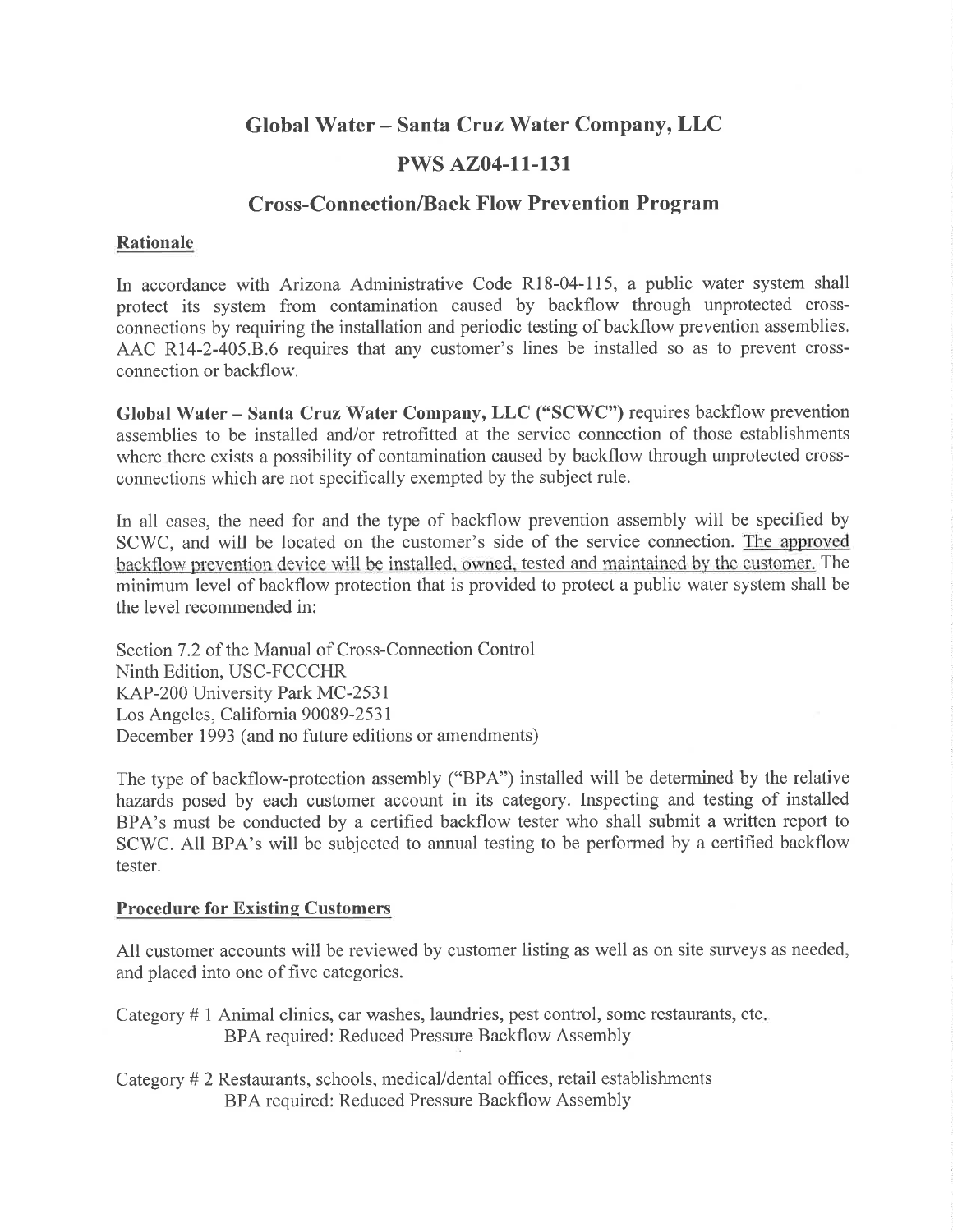- Category  $# 3$  Multi-family residences with common and dual plumbing BPA required: Reduced Pressure or Double Check
- Category # 4 Non chemical dispensing irrigation systems and zoned horse and/or animal acreage properties BPA required: Reduced Pressure or Double Check
- Category  $# 5$  Class 1 and 2 fire protection systems BPA required: To be determined

The type of BPA required will depend upon the level of potential contamination. If the potential is low, then a lower grade of BPA may be installed on receipt of approval by SCWC.

## Non- Exempt Single Familv Residences

Backflow Prevention Assemblies are required in single family residences if any of the following conditions exist and subjected to be determined by SCWC:

- 1. Customer owns a private own well and is served additionally by the utility BPA required- Reduced Pressure
- 2. Zoned horse and/or animal acreage properties BPA required- Double Check Valve or Reduced Pressure
- 3. Operating a home business whose business is subjected to receipt, generation or storage of hazardous materials BPA required- Double Check Valve or Reduced Pressure
- 4. Residential properties where the potential for cross connections exists (e.g., landscape irrigation with recycled water, dual water main installations with potable and non-potable water) BPA required- Reduced Pressure

## Procedure for New Construction

SCV/C has the sole discretion to require the installation of a backflow prevention assembly (BPA) in order to protect the public water supply. This requirement and type of BPA will be determined at the plan review stage, and may be amended by a Cross-Connection Survey (see Appendix A) completed by SCWC.

#### **Installation and Testing**

The following types of notification will be provided to SCWC customers: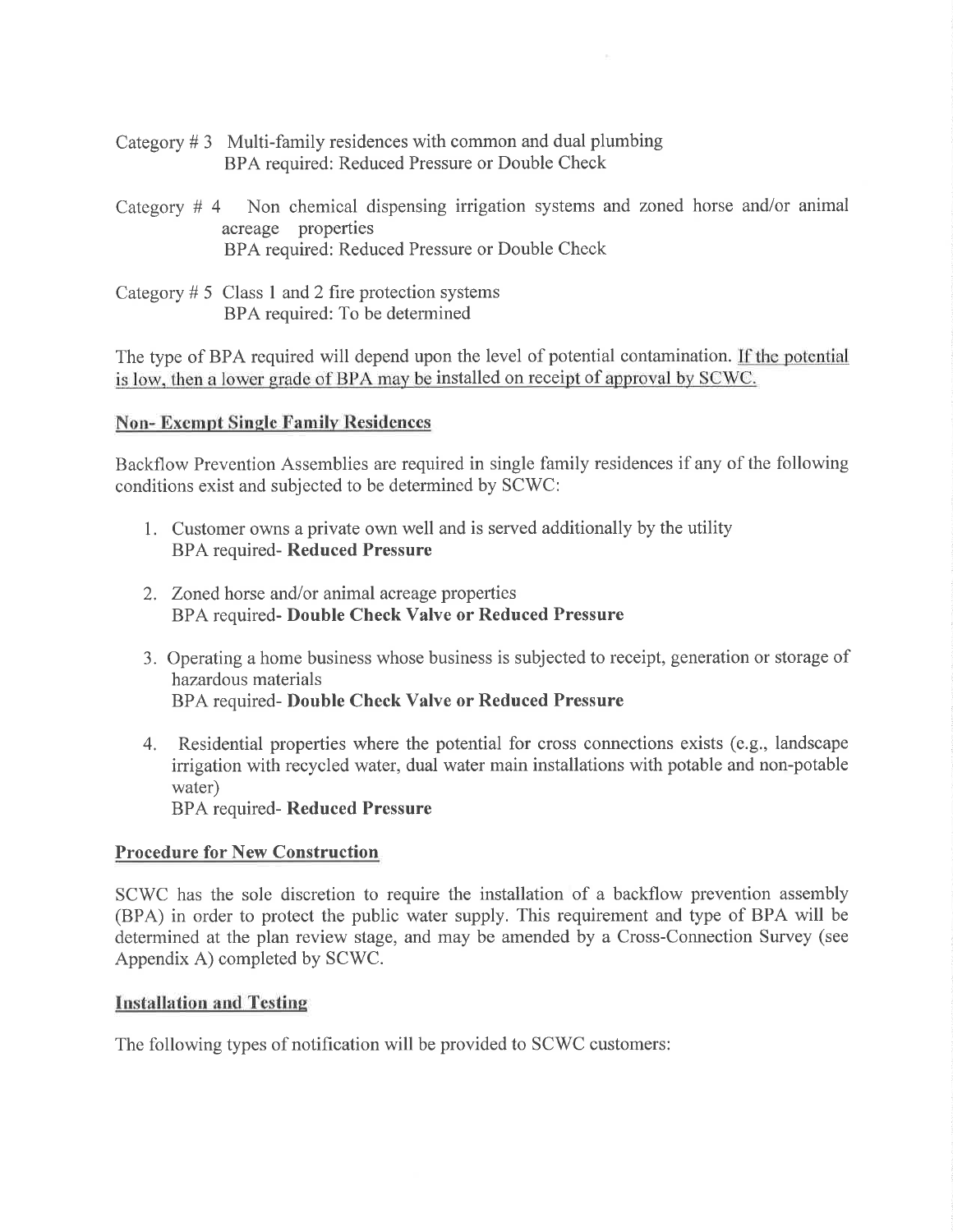- 1. Information letter This letter is for existing and new customers and explains Backflow prevention and the need for compliance. See Appendix B.
- 2. Notice to install a backflow prevention assembly Initial notice sent to the customer after the utility establishes the customer's requirement to have a BPA determined by the survey results. The customer is given notice to comply with this requirement within 30 days. See Appendix C.
- 3. Second notice to install or test a BPA Reminder notice of the requirement to install or test. The customer is given notice to comply with this requirement within 14 days. See Appendix D.
- 4. Final Notice to install or test a BPA Final notice to the customer to comply with the requirement of the backflow prevention program and a determination to disconnect service. See Appendix E.
- 5. Disconnection Notice Notice to disconnect service with the date of disconnect if customer does not comply with the requirements of the backflow prevention program. See Appendix F.

#### Termination of Service

All customers who fail to comply with the requirements of the backflow prevention program will be notified in accordance with AAC R14-2-410 of the termination of their water service.

If service is terminated, service will not be restored until an approved BPA is installed and tested and any reconnection fees are paid in accordance with SCWC's approved tariffs.

#### **Notice**

The backflow prevention program is subject to periodic review therefore the procedures may be changed or altered as deemed necessary for the protection of public health. All changes shall comply with the current and/or future laws as well as the rules and regulations of the regulatory agencies. Any and all changes in procedure shall be forwarded to the jurisdictional regulatory agency for review prior to promulgation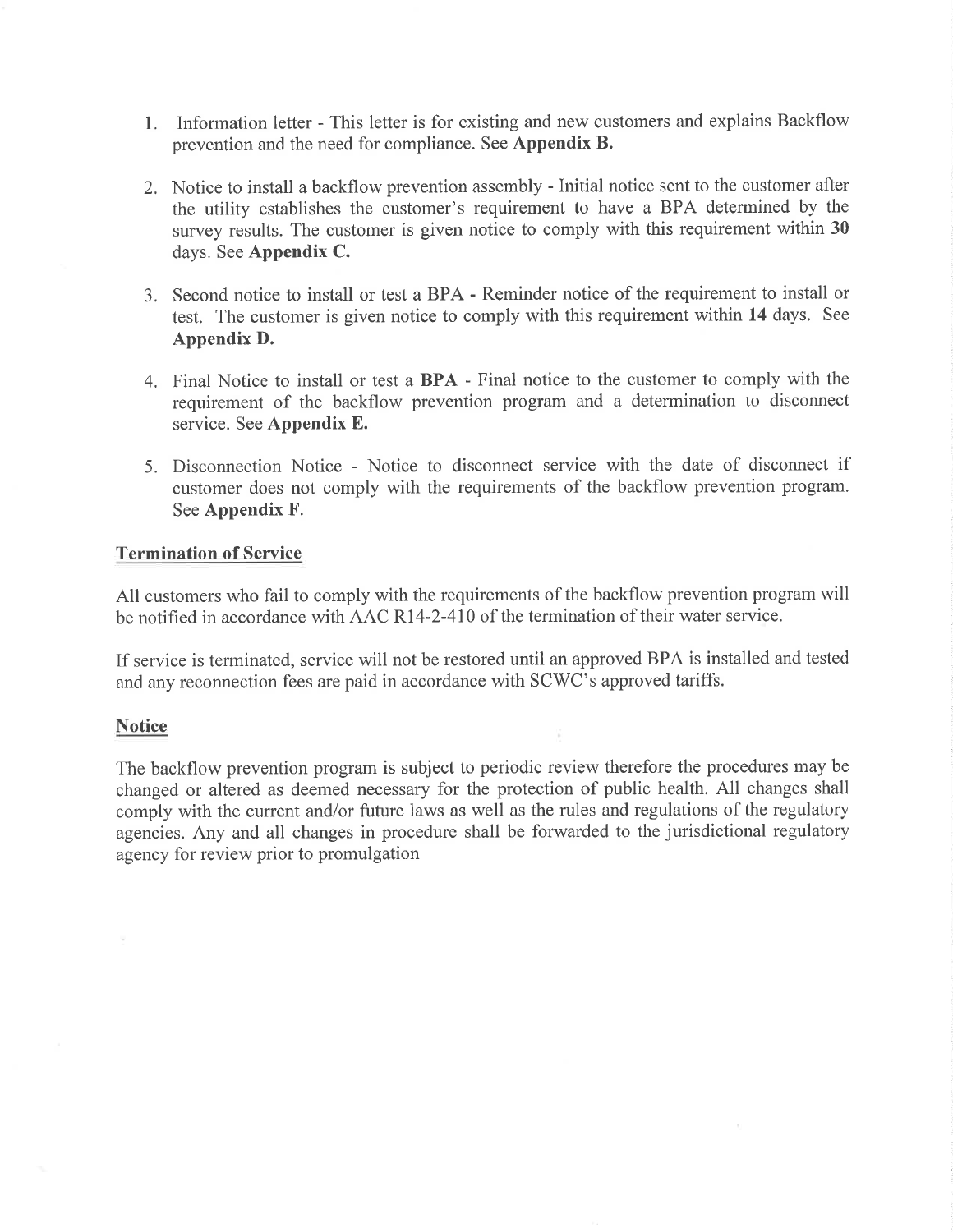## AppendixA

## CROSS CONNECTION SURVEY

Date:

Customer:

Water service address:

Account #:

Meter #:

| Does the property have a: |  |  |
|---------------------------|--|--|
|---------------------------|--|--|

| Private operating well or other alternate water supply                                                   | $YES \Box$      | NO <sub>II</sub> |
|----------------------------------------------------------------------------------------------------------|-----------------|------------------|
| Retention area (pond) supplied by potable water supply                                                   | $YES =$         | NO <sub>□</sub>  |
| Automatic irrigation system or other facility with potential for<br>dispensing of chemical contamination | $YES \square$   | NO <sub>□</sub>  |
| Thermal Solar energy system                                                                              | $YES =$         | NO <sub>□</sub>  |
| Agricultural use or livestock (horses) related activity                                                  | $YES =$         | NO <sub>II</sub> |
| All commercial business                                                                                  | $YES$ $\square$ | NO <sub>□</sub>  |
| Home business using possible hazardous material                                                          | YES ⊓           | NO <sub>II</sub> |

If you answered "YES" to any of the above, you are required to **INSTALL** a Backflowprevention assembly. It must be tested at the time of installation and **ANNUALLY** thereafter. Reminder letters will be sent out each year prior to the anniversary date of the previous year's test.

Type of device required:

- Livestock Double Check Assembly
- All others Reduced Pressure Assembly

## Thank you for your assistance in the protection of your water supply.

The backflow prevention program is instituted and enforced to help supply all of our customers with potable water that meets the requirements of the Federal Safe Drinking Water Act.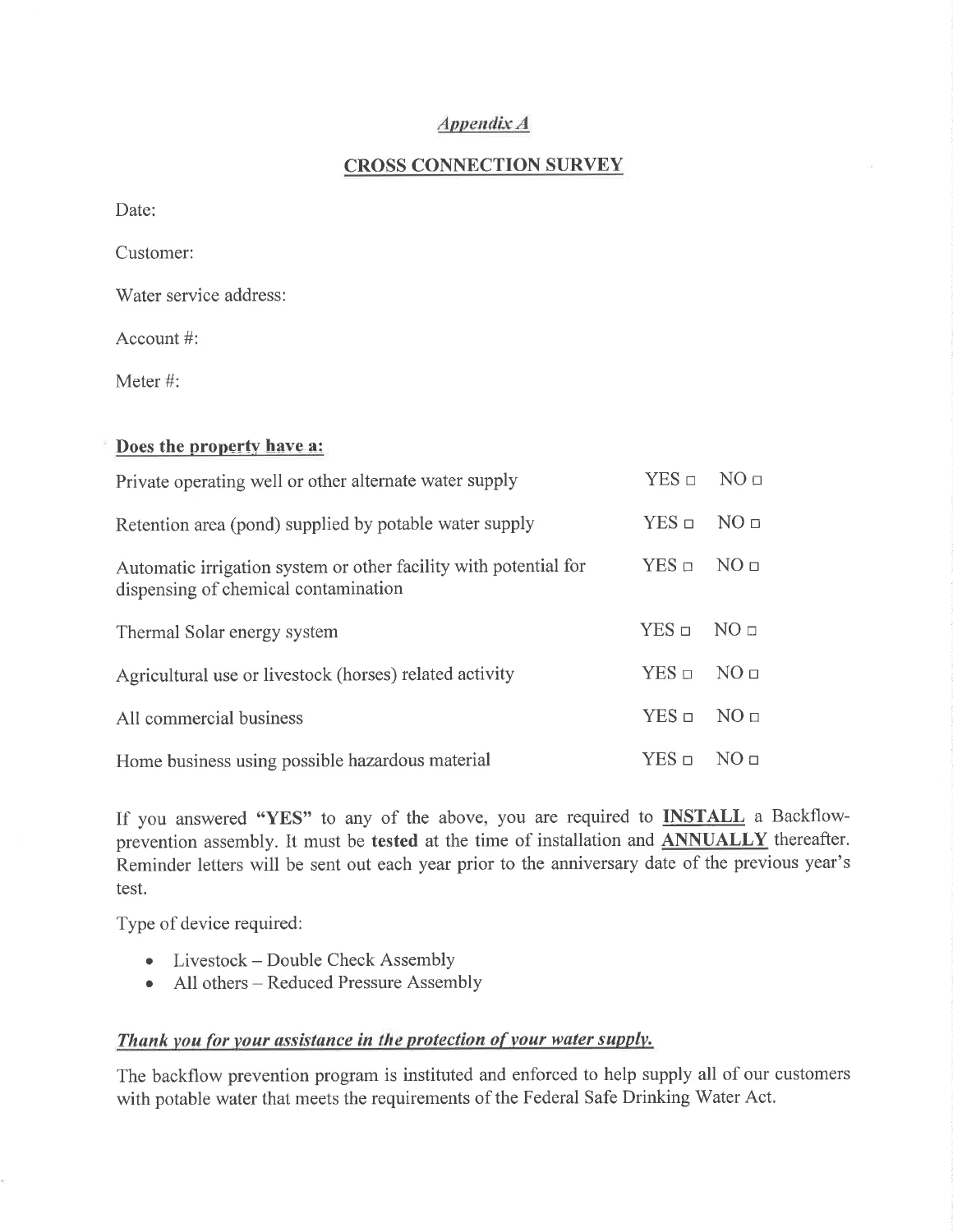## APPendix B

## Backflow Prevention Information

Dear Customer,

This letter is to inform you the Global Water - Santa Cruz Water Company, LLC is required to implement a cross connection/backflow prevention program in your service area.

## What is backflow prevention?

Backflow prevention protects a public water supply from contamination caused by backflow through unprotected cross-connections. A backflow prevention program is a requirement of the Safe Drinking Water Act and AAC R18-4 et seq.

## What is a Backflow Prevention Program?

A backflow prevention program requires the installation and annual testing of backflow prevention assemblies in all areas considered to be a potential cross-contamination hazard. A public water system shall maintain records of installations and tests performed on backflowprevention assemblies in its service area. Records shall be retained by the public water system for at least three years and shall be made available for review by the Arizona Department of Environmental Quality ("ADEQ") or its designee upon request.

#### What is a backflow prevention assembly device?

A backflow prevention device is a device that prevents the reversal of flow when pressures changes within a distribution system.

## Who is Responsible for Acquiring, Installing, Maintaining, and Testing a Backflow Prevention Assemblv?

The Customer is responsible for acquiring, installing, maintaining and testing an approved BPA. Testing is required annually. The Customer must contact a certified installer in order to have the BPA properly installed. Installation and annual test certificates must be provided to the SCWC.

#### Where is a backflow prevention assembly installed?

A backflow prevention assembly shall be installed as close as practicable to the service connection. (Usually just past the water meter on the customer's side).

## Who is required to have a backflow prevention assembly installed?

- 1. Any residential service connection with livestock on the premises.
- 2. Any residential service connection with on-site irrigation or dual plumbing,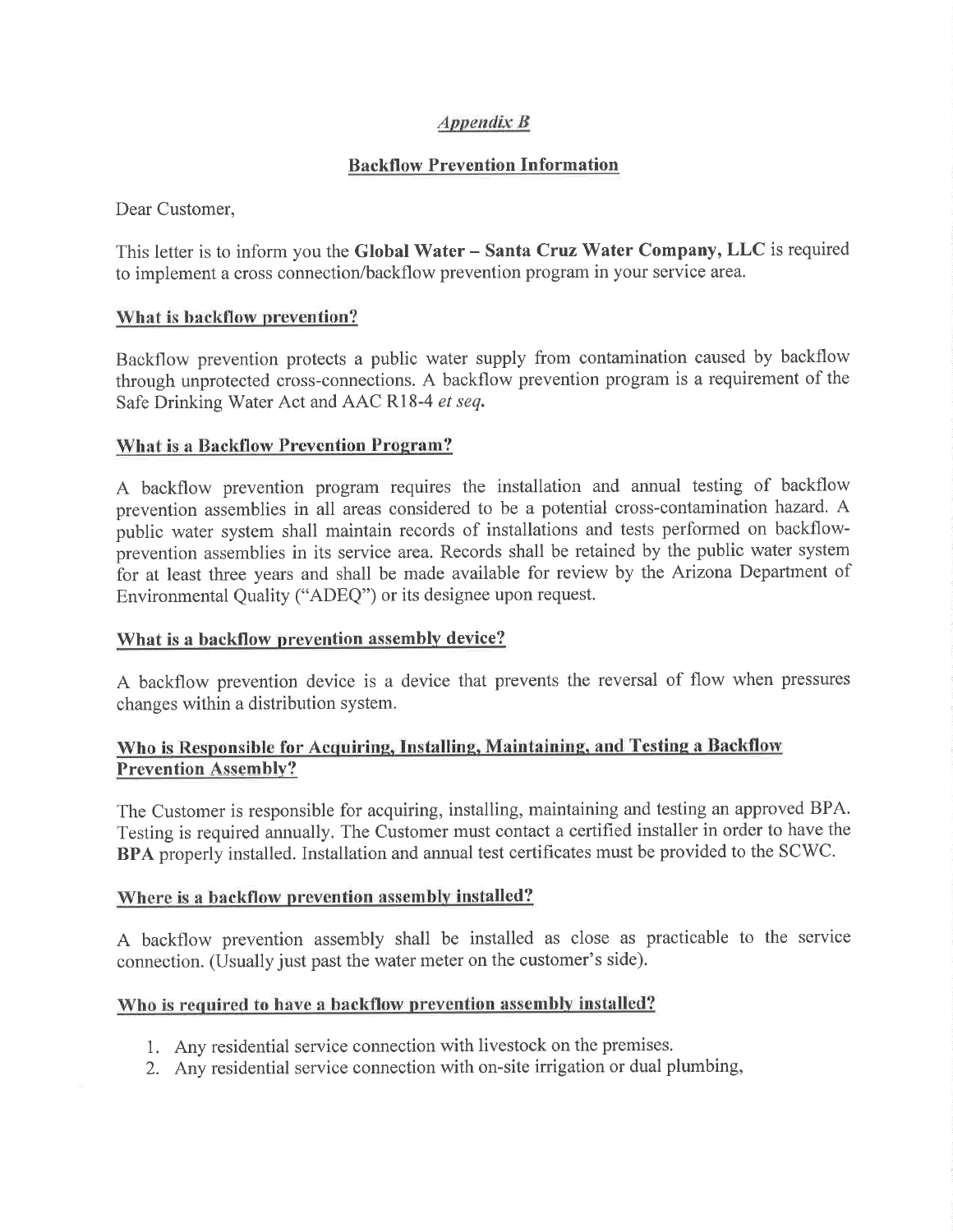- 3. Any residential service connection with a water supply that is not accepted as an additional source by the public water system or is not approved by ADEQ or its designee. (This source is commonly a private well).
- 4. All commercial establishments.
- 5. Any connections considered by ADEQ or SCWC to be a hazard.

#### Who installs the backflow nrevention assemblies?

Installation and testing must be performed by a person who is currently certified as a general tester by the California-Nevada section of the American Water Works Association (CA-NV Section, AWV/A), the Arizona State Environmental Technical Training (ASETT) Center, or other certifying authority approved by ADEQ or its designee.

#### Who will supply the installation and certification information?

Once you have hired a certified tester, the tester must provide SCV/C with the original certificate of installation and test. 'We recommend you retain a copy for your records. It is the customer's responsibility to provide proof of test and certification.

The information that must be supplied:

- l. Assembly identification number and description,
- 2. Location,
- 3. Date of test,
- 4. Description of repairs and recommendations for repairs made by the tester, and
- 5. The tester's name and certificate number.

#### \* \*Important Information\* \*

In accordance with the Federal Safe Drinking Water Act Amendments of 1986 and the provisions of the Arizona Administrative Code R18-4-115, failure to comply with this requirement shall be sufficient cause for termination of your water service. Upon request, SCWC can provide you with a copy of the Arizona Administrative Code R18-4-115. We appreciate your cooperation in this very important matter. If you should have any questions, please contact our main office at 866.940.1102.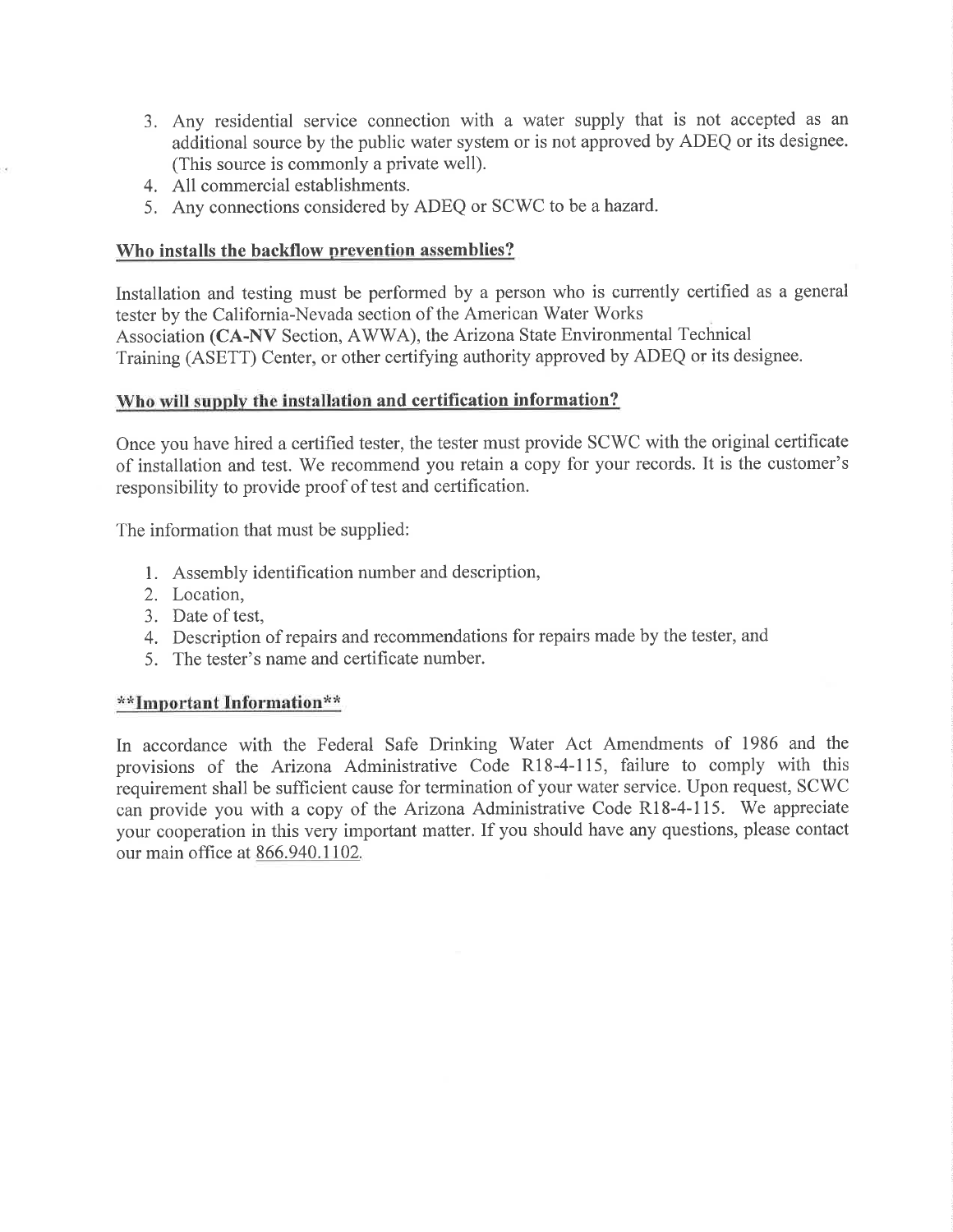#### Anpendìx C

## NOTICE TO INSTALL AND/OR TEST BACKFLOW PREVENTION ASSEMBLY

Date:

Customer

Water Service Connection at:

Account #

The Arizona Administrative Code, Rl8-04-115, as adopted by the Arizona Department of Environmental Quality for Cross-Connection requires mandatory installation and periodic testing of backflow assemblies, where it is determined that backflow is likely to occur.

In accordance with the Federal Safe Drinking Water Act Amendments of 1986 and the provisions of the Rl8-04-115, you are required to install and annually test one of the following approved backflow prevention assemblies for the purpose of protecting the potable water supply from substances which could endanger public health.

0 Double Check Valve Assembly 0 Reduced Pressure Principal Device 0 Pressure Vacuum Breaker

Reason for installation:

A list of reduced pressure principle backflow prevention assemblies that have been evaluated and approved by the Foundation for Cross-Connection Control and Hydraulic Research of the University of California should be available through certified plumbers. These assemblies have been adopted and approved by the State of Arizona and must be installed within  $30$  days from the date of this letter.

Backflow prevention assemblies are to be purchased, installed, maintained and annually tested at the customer's expense. The backflow prevention assemblies must be tested by a Certified Backflow prevention Assembly Tester at the time of installation. Once the assembly has been installed and tested you should receive a copy of the certification. The Certified Tester will need to forward the original test report to:

# Global Water – Santa Cruz Water Company, LLC  $21410$  N.  $19<sup>th</sup>$  Avenue Suite 220 Phoenix, AZ 85027

If you should have any questions or require further information, please contact the main office at866.940.1102. Thank you for your cooperation in this very important matter.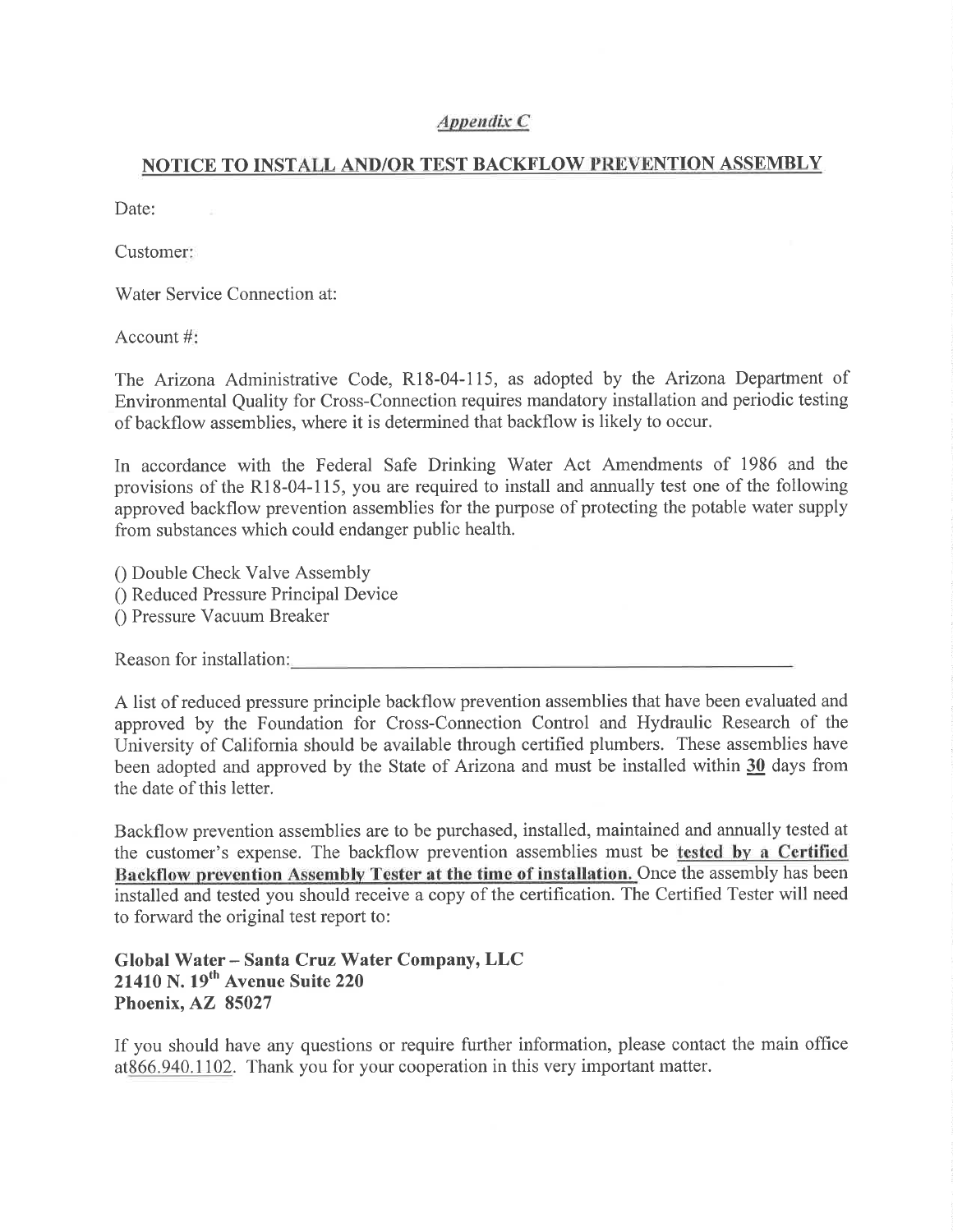#### Appendíx D

#### SECOND NOTICE

### NOTICE TO INSTALL/ TEST BACKFLOW PREVENTION ASSEMBLY

Date:

Customer

Water service address:

Account #

Dear Customer,

We recently wrote to you explaining the regulatory requirements for installing and /or testing your backflow prevention assembly. Installing and /or testing your BFP assembly are of the utmost importance as it is in place to protect the public water supply from possible contamination. We previously sent you a notice to comply with the requirements of the Arizona Administrative Code R18-4-115 regarding the requirements of backflow prevention.

If you have had your backflow prevention assembly installed and / or tested, please forward the report to:

#### Global Water - Santa Cruz Water Company, LLC 21410 N. 19<sup>th</sup> Avenue Suite 220 Phoenix, AZ 85027

If you have not complied with the requirements, please call us with the approximate date you expect to have your BFP assembly tested or installed. You are required to comply with this requirement within 14 days of this notice.

If you should have any questions or require further information, please contact our office at866.940.1102.

Thank you for cooperation in this very important matter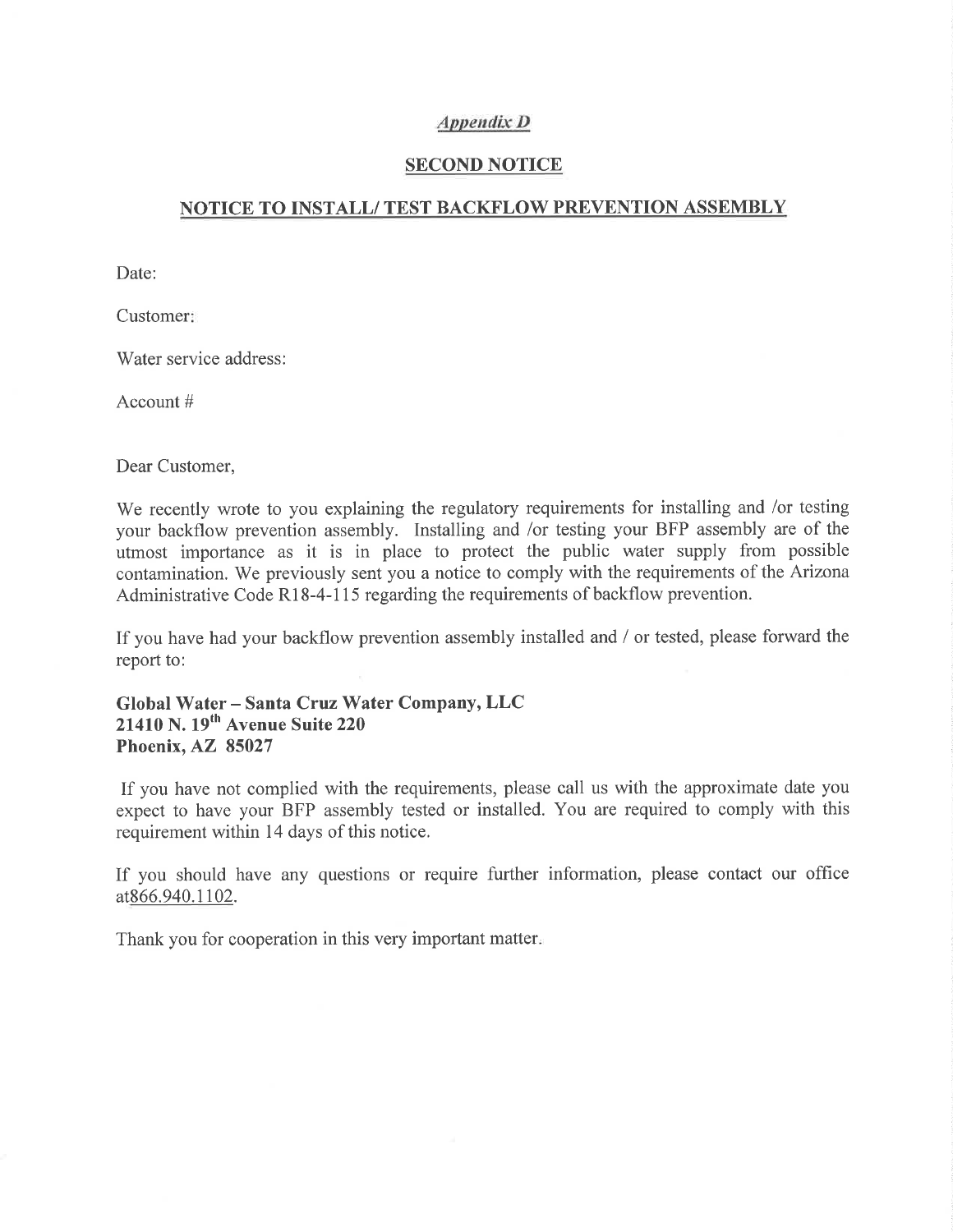## Appendìx E

## FINAL NOTICE

## TO INSTALL AND TEST BACKFLOW PREVENTION ASSEMBLY

Date:

Customer:

Water service address:

Account #

Dear Customer,

'We recently wrote to you explaining the regulatory requirements for installing and /or testing your backflow prevention assembly. Installing and /or testing your BFP assembly are of the utmost importance as it is in place to protect the public water supply from contamination. We previously sent you 2 reminder notices to comply with the requirements of the Arizona Administrative Code R18-4-115 regarding the requirements of backflow prevention.

If you have had your backflow prevention assembly installed and  $\ell$  or tested, please forward the report to:

Global Water - Santa Cruz Water Company, LLC 21410 N. 19<sup>th</sup> Avenue Suite 220 Phoenix, AZ 85027

If you have not complied with the requirements, please call us with the approximate date you expect to have your BFP assembly tested. You are required to comply with this requirement immediately after receiving this notice.

## Failure to comply with the requirements of the Backflow prevention program will result in a disconnection of vour service.

If you should have any questions or require further information, please contact our office at866,940.1102.

Thank you for your cooperation in this very important matter.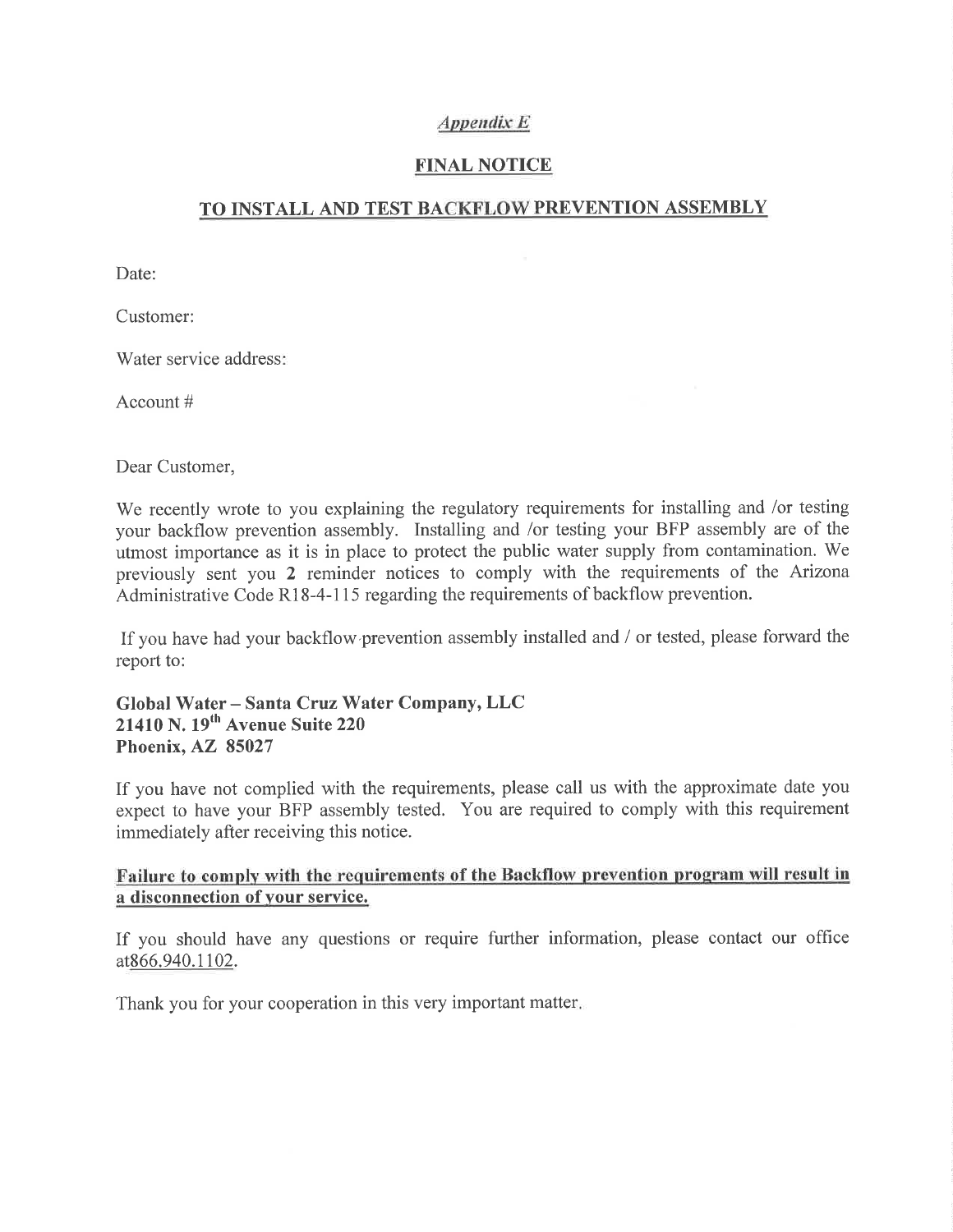## Appendíx F

#### DISCONNECT NOTICE

### FAILURE TO INSTALL AND TEST BACKFLOW PREVENTION ASSEMBLY

Date:

Customer:

Water service address:

Account #

Dear Customer,

We recently wrote to you explaining the regulatory requirements for installing and /or testing your backflow prevention assembly. Installing and /or testing your BFP assembly are of the utmost importance as it is in place to protect the public water supply from contamination. We previously sent you 3 reminder notices to comply with the requirements of the Arizona Administrative Code R18-4-115 regarding the requirements of backflow-prevention.

Our records indicate you have failed to comply with the requirements of the backflow prevention program.

Your service will be **DISCONNECTED** on:

If you have had your backflow prevention assembly installed and / or tested, please forward the report to:

Global Water - Santa Cruz Water Company, LLC 21410 N. 19<sup>th</sup> Avenue Suite 220 Phoenix, AZ 85027

If your backflow prevention assembly is scheduled for testing, please have the company performing the testing contact our office at the numbers listed below to avoid any service interruption.

If you should have any questions or require further information, please contact our office at 866.940.1102. Thank you for your cooperation in this very important matter.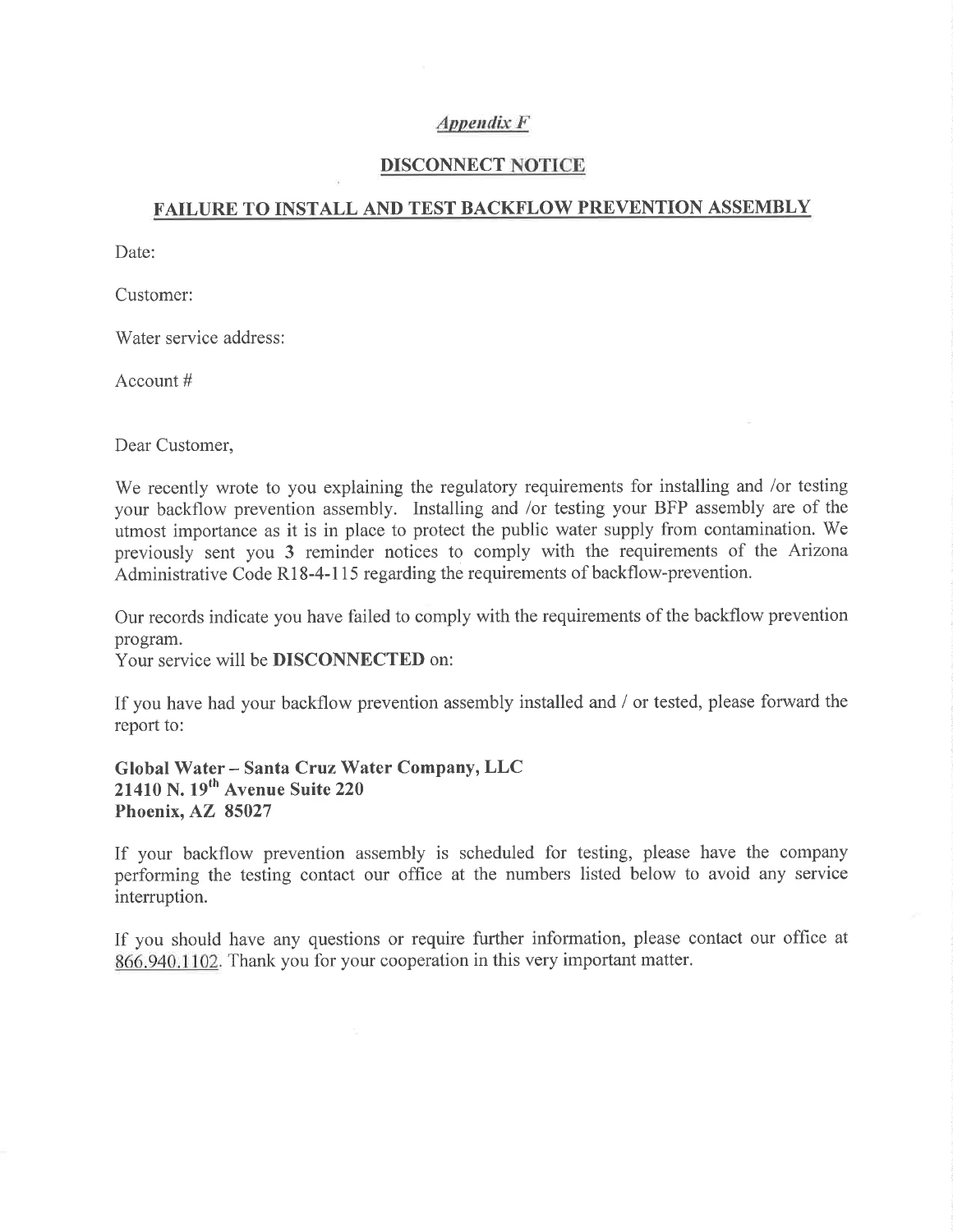| 1              | BEFORE THE ARIZONA CORPORATION COMMISSION                                                                        |
|----------------|------------------------------------------------------------------------------------------------------------------|
| $\overline{2}$ | COMMISSIONERS                                                                                                    |
| 3              | <b>DOUG LITTLE - CHAIRMAN</b><br><b>BOB STUMP</b>                                                                |
| $\overline{4}$ | <b>BOB BURNS</b><br><b>TOM FORESE</b>                                                                            |
| 5              | <b>ANDY TOBIN</b>                                                                                                |
| 6              | DOCKET NO. W-20446A-09-0218<br>IN THE MATTER OF THE APPLICATION OF                                               |
| 7              | <b>GLOBAL WATER - SANTA CRUZ WATER</b><br><b>NOTICE OF FILING COMPLIANCE</b><br>COMPANY FOR APPROVAL OF A CROSS- |
| 8              | CONNECTION BACKFLOW PREVENTION<br>TARIFF.                                                                        |
| 9              |                                                                                                                  |
| 10             | In June 2016, Global Water - Santa Cruz Water Company, LLC converted from an                                     |
| 11             | Arizona corporation to a limited liability company under the Arizona Entity Restructuring Act,                   |
| 12             | A.R.S. § 29-2101. Under the Act, the converted entity remains "same entity without interruption                  |
| 13             | as the converting entity." A.R.S. § 29-2406(A)(1)(b). In connection with the reorganization, the                 |
| 14             | name of the entity was changed from Global Water - Santa Cruz Water Company to Global                            |
| 15             | Water – Santa Cruz Water Company, LLC.                                                                           |
| 16             | Accordingly, Global Water - Santa Cruz Water Company, LLC is submitting updated                                  |
| 17             | tariff sheets reflecting its new name. Attached is the revised Cross-Connection Backflow                         |
| 18             | Prevention Tariff reflecting the new name. No other changes were made.                                           |
| 19             |                                                                                                                  |
| 20             | RESPECTFULLY SUBMITTED this 13 <sup><i>M</i></sup> day of December, 2016.                                        |
| 21             | SNELL & WILMER L.L.P.                                                                                            |
| 22             |                                                                                                                  |
| 23             |                                                                                                                  |
| 24             | $\mathbf{B}$<br>Timothy J. Sabo                                                                                  |
| 25             | One Arizona Center<br>400 East Van Buren Street                                                                  |
| 26             | Phoenix, Arizona 85004                                                                                           |
| 27             | <b>Attorney for Global Utilities</b>                                                                             |
| 28             |                                                                                                                  |
|                |                                                                                                                  |
|                |                                                                                                                  |